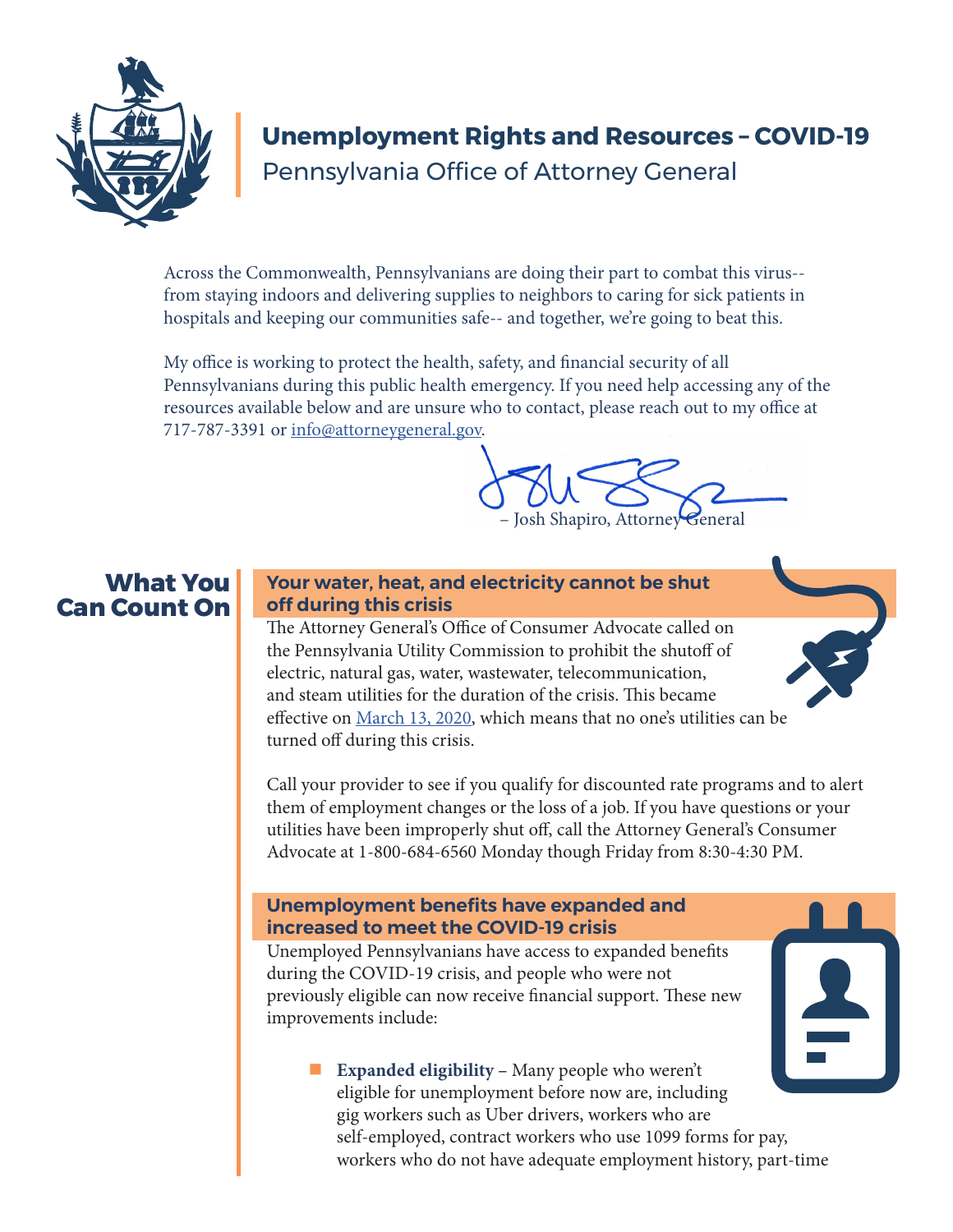# **What You Can Count On**

workers, and workers who have maxed out unemployment benefits. Requirements like the weeklong waiting period and work search registration have been waived.

**Increased support – The maximum amount of financial support** has roughly doubled due to the crisis. Before the emergency, benefits were limited to \$572 per week. An additional \$600 will be added per week until July, and benefits can last for up to 39 weeks.

For more information, please visit the Pennsylvania Department of Labor & Industry's website (https://www.uc.pa.gov/Pages/covid19.aspx). To apply for unemployment compensation, **only visit Pennsylvania's official Unemployment Compensation website** (https://www.uc.pa.gov/). You should stay away from third party websites that advertise unemployment compensation information and assistance and report any suspected scams to the Attorney General's office using our online form (https://www.attorneygeneral.gov/scams).

#### **PA CARE Package: Banks are providing a grace period on mortgages and other loans**

Banks are required to provide some financial protections for homeowners and borrowers impacted by the crisis, and many joined the Office of Attorney General's PA CARE Package to voluntarily expand their efforts. You may be entitled to significant financial protections, including:



- 180-to-360-day grace period for mortgages
- 90-day grace period for other consumer loans, like auto loans
- 90-day window for relief from fees and charges, like overdraft, late, insufficient funds, and monthly service fees
- No new foreclosures, evictions, or motor vehicle repossessions for 60 days
- No adverse credit reporting for accessing relief on consumer loans

Many other banks are also providing more limited relief options. You should contact your bank to see what's available for you.

### **Student loan relief**

The following benefits must be provided to borrowers with most, but not all, federal student loans:

- No payments for 6 months. Borrowers will automatically go into a zero-interest forbearance, meaning that your balance and payments will be the same after 6 months.
- $\blacksquare$  The months in this forbearance will count as payments for Public Service Loan Forgiveness and forgiveness under other income driven repayment plans.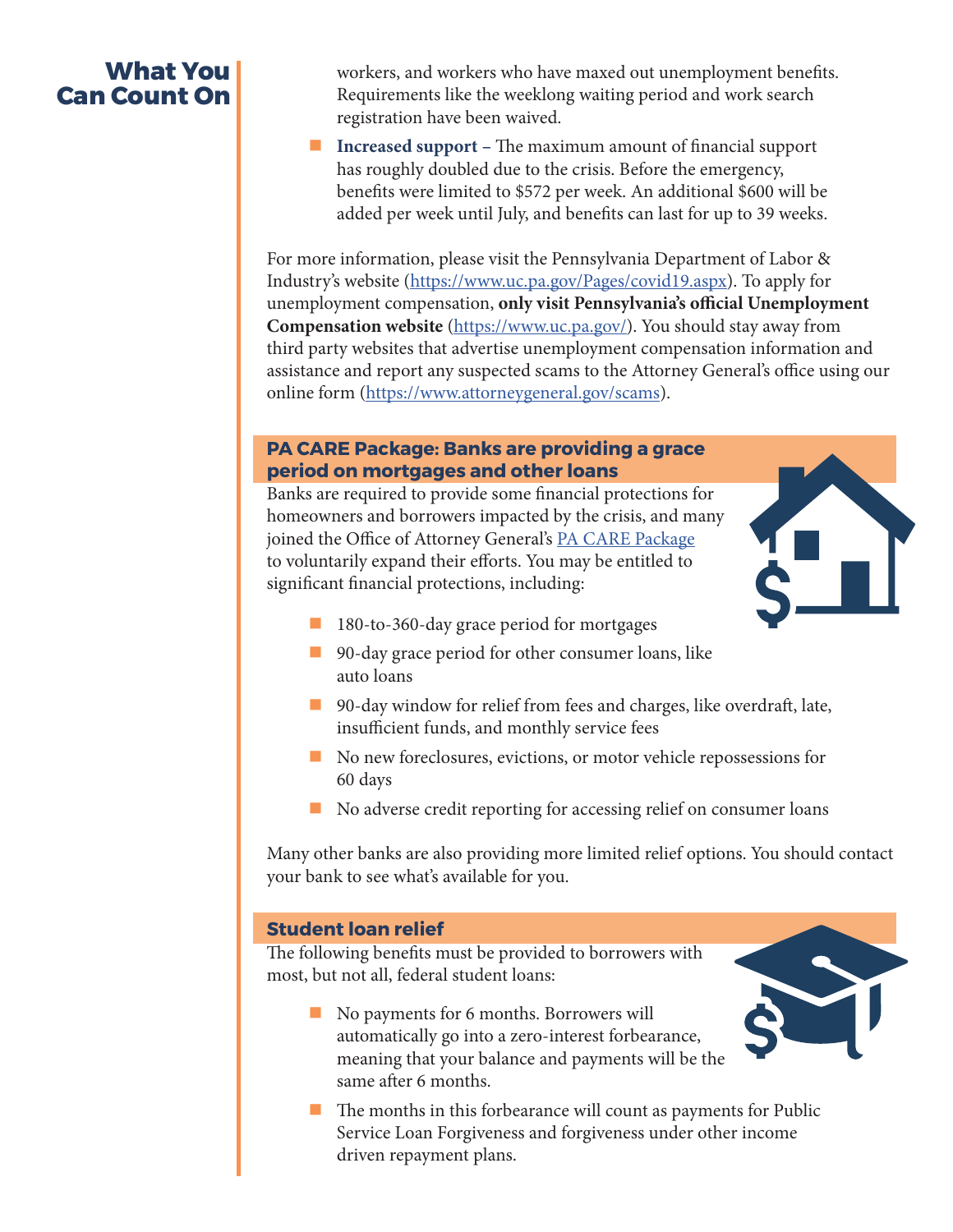# **What You Can Count On**

■ Ban on garnishing wages, tax returns, and more during this 6-month period.

To see if you have federal student loans and what types of loans you have, you can check the Federal Student Aid website (https://studentaid.gov/). To find out if your loans are eligible, you should contact you loan servicer. If you are unable to contact your servicer, please reach out to our Bureau of Consumer Protection (https://www. attorneygeneral.gov/consumer-complaint).

#### **Your landlord cannot evict you from your home**

Pennsylvania's Supreme Court issued a series of orders closing all state courts to residential eviction proceedings and halting enforcement of residential eviction orders during this emergency. **The current order lasts until April 30th and you cannot be evicted from your home during this time.** 



While evictions cannot take place, please note that **rental contracts remain valid and payments are** 

**still due to your landlord**. If you cannot pay your rent, contact your landlord first. The Office of Attorney General is also working with Pennsylvania landlords to voluntarily halt evictions until adequate time has passed after the public health emergency is over. Some landlords may not be able to begin an eviction until at least July 25, 2020, even if the courts re-open before then.

#### **You may be able to take paid leave to care for yourself or someone else**

A new law gives workers at most companies with fewer than 500 employees:

- Two weeks (up to 80 hours) of paid sick leave at the regular rate of pay for those who are unable to work because they are quarantined or experiencing COVID-19 symptoms and seeking a medical diagnosis
- Two weeks (up to 80 hours) of paid sick leave at two-thirds of the regular rate of pay for those who are unable to work because of the need to care for someone who is quarantined or to care for a child whose school or child care provider is closed
- Up to 10 more weeks of paid leave at two-thirds the regular rate of pay for those who can't work because they need to care for a child whose school or child care provider is closed.

These rights are only guaranteed for workers at companies with fewer than 500 employees.